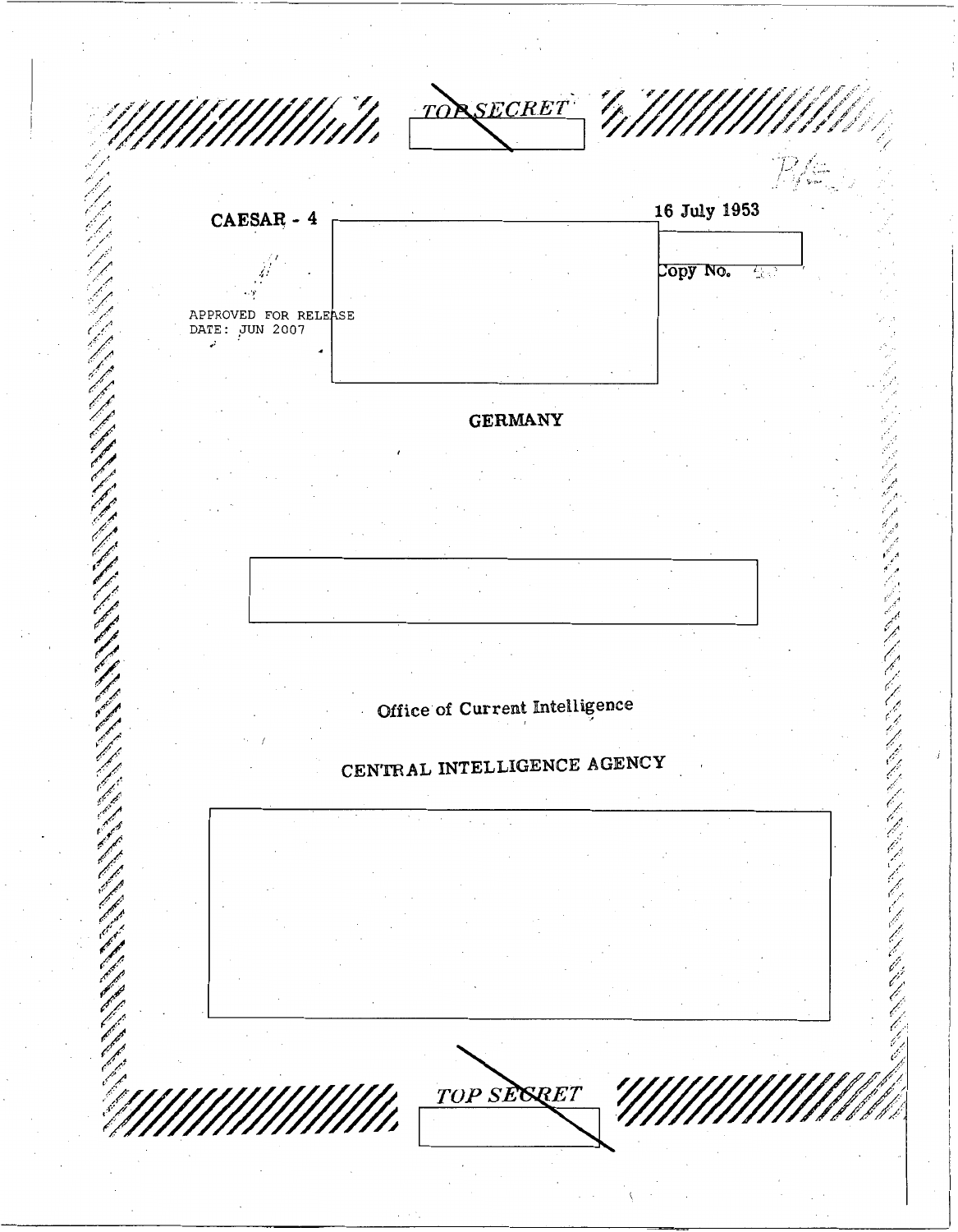

## GERMANY

Outside the Soviet Union, the situation in Germany was to provide the clearest indication of the problems faced by the new Soviet leadership and the difficulty which it had in handling them. Difficulty in **larger** policy question8 is perhaps inherent in the nature of the fcolle& **a1** leadership, **where** differing opinions must be reaolved **and**  where mistaken policy can react disastrously on its chief proponent.

following Stalin's death that Walter Ulbricht **was taking** special **pains to** etraighten out his record, His 8 March policy etatement, published in the East German press prior to Malenkov's funeral oration, attributed to Stalin's guidance'policies that Ulbricht had long espoused. At the *same* time, there were **fairly** reliable report8 that at a late March meeting of the Soviet Control Commiseion Grotewohl had criticized the SED Central Committee and, indirectly, Ulbricht for failure to meet successfully the problems of reparations, refugees and consumer goods shortages. The relative mildness of East German reaction to West Ger**man** Bundestag ratification of the EDC **and** the contractual agreements was taken at the time as a possible indication that Ulbricht's strong poli**ties** were less acceptable than they had been previously. In East Germany, US officials were quick to notice in the days

In mid-April **Example 1** reported that relations between the Soviet occupation authorities and East German Communist leaders had deteriorated, due to the low esteem in which **the** Russians were held by the Eaet **Germans and** the political and econrlmic blunders **for** which the Germans were blamed. At the same time, the USSR put out feelers regarding new Soviet proposals on Germany. These feelers were evasive on the problem of free elections in **Eaat** Germany, declaring that the! essential problem was to ensure Germany's neutrality.

**On 15** April Ulbricht disproved **rumors** of a Soviet policy shift in Germany and of his own shaky status by strongly reaffirming his "rapid socialization" program. Two days after this speech the Soviet Government announced **that** the Political Advisor to the Soviet Control Commission, V. S. Semenov, was being recalled and would be replaced by P. F. Yudin. Thio **appointment was** eepecially interesting in view of the importance of thi8 job **and** the fact that Yudin, like Kuznetaov **and** Benediktov, had also had no foreign office experience. He was a Party theoretician of long standing, who had been the first editor of the Cominform Journal and who was elevated to the Party's Presidium at the October Congress. claimed that Yudin while in Yugoslavia had been an

agent of the MVD. On the surface it looked as though this Party leader **was** being sent into *BL* ticklish poet to keep **the** situation **under** control

Example that Yulmi while in Yugoslavia had been an on the surface it looked as though this Party leader<br>
On the surface it looked as though this Party leader<br>
to a ticklish post to keep the situation under control<br>
TOPSECR

**-1-**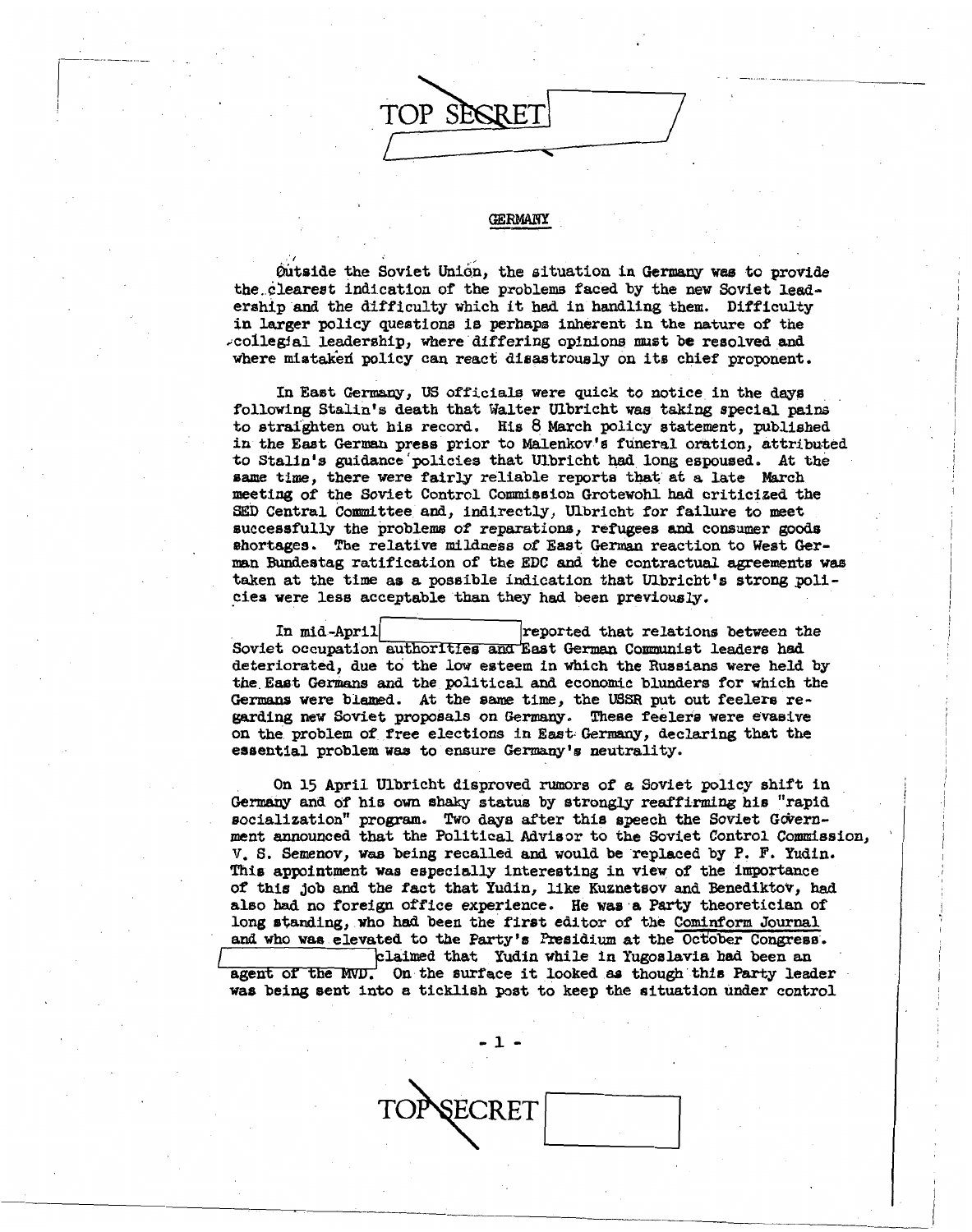and possibly to implement a new policy. Icarus had reported that in political matters Semenov had the deciding voice, and that if Chuikov failed to agree, Semenov merely called Moscow to talk to Molotov, Vyshinski or Malik, or the Central Committee. Semenov had also reportedly served Soviet intelligence from his post in Sweden during World War. II. Semenov, who was not a member of the Central Committee, did not appear to be of equal Party rank with Yudin.

TOP SECRET

On 5 May Ulbricht continued his hard line when he bitterly denounced the West German Socialists as traitors to the working class despite their opposition to the Bonn and Paris treaties. Ulbricht's propaganda tactic of basing the unity campaign on the implausible thesis that an increasingly communized East Germany would become more attractive to West Germans demonstrated an inflexibility inconsistent with the emphasis being given to the German unity campaign in statements emanating from Moscow.

On 5 May Ambassador Bohlen commented that the articles by Grotewohl and Ulbricht, published in the Moscow press on the anniversary of the German surrender, did not indicate a change in Soviet policy toward Germany and may have been an attempt to show that rumors of such a change were without foundation. On 15 May the SED expelled Franz Dahlem and several other members from its Central Committee. Dahlem's fall from favor had been attributed to his Western residence and his alleged association with the view that the transfer of "Sovietstyle communism" to East Germany should be delayed. His purge again pointed to the dominant position of Ulbricht.

On 28 May Moscow completely revamped its representation in Germany by dissolving the Soviet Control Commission and naming Ambassador Semenov to the new post of Soviet High Commissioner in Germany. His return 37 days after his replacement as Political Adviser to the SCC by Yudin implied indecision in Moscow on policy in Germany and on the organizational and personnel setup necessary to implement it.

Semenov's replacement in April had left no prominent Soviet Foreign Ministry official in Germany during a period when the USSR was expressing interest in an improved international situation. On 1 May the Soviet press hed carried Semenov's elevation to the Collegium of the Foreign Ministry. The announcement of his return to Germany was now made by the Soviet Foreign Ministry. It indicated that the Foreign Ministry under Molotov was being allowed to assume formal responsibility for overall German policy determination at the expense of the Army representative, Chuikov. The status of both was left unclear in the original announcement.

-2-

PPSECRET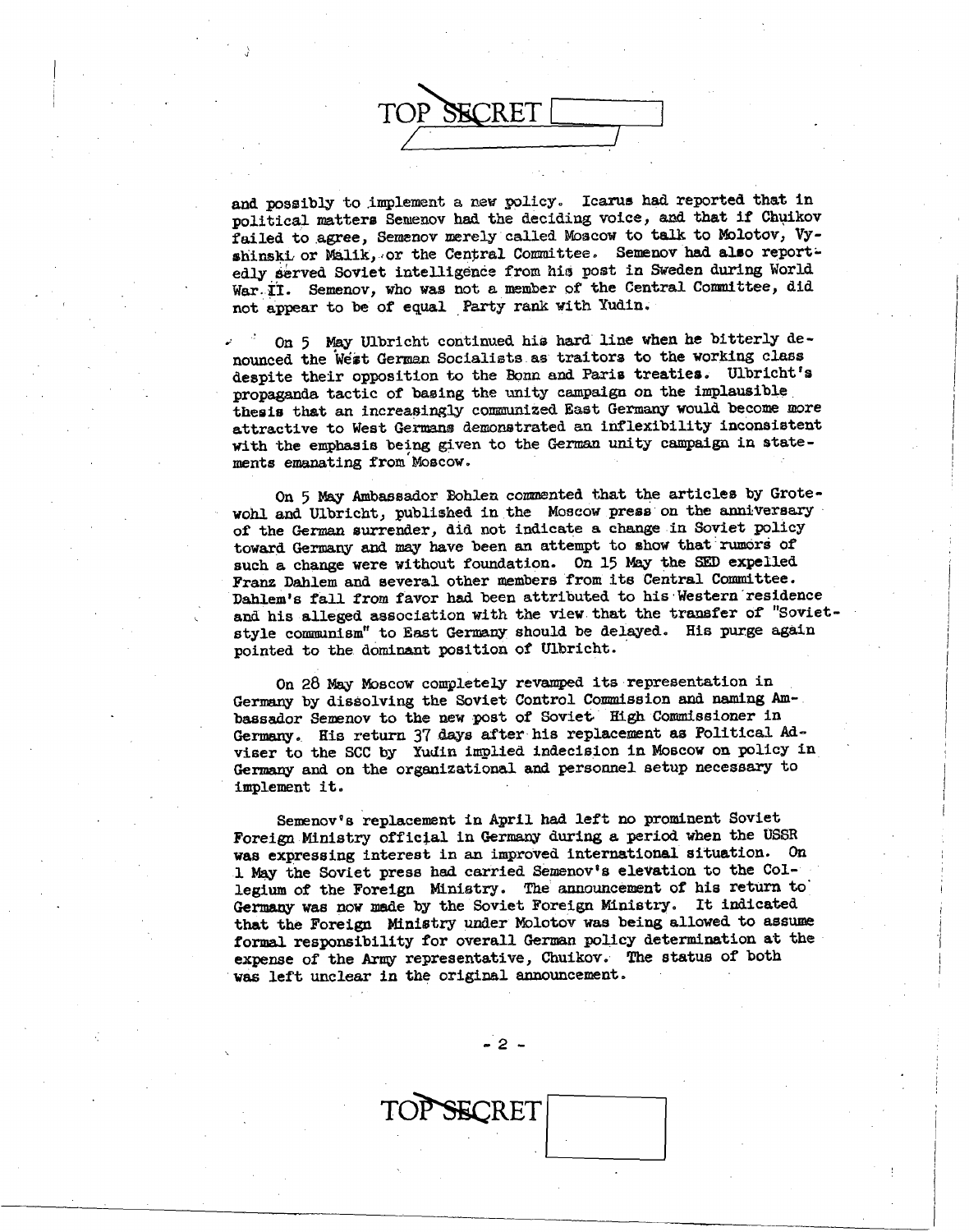Chuikov, whose functions were limited to command of the Soviet troops in *Germany,* **was** transferred on 7 June to an **unnamed** *pst* in **the Ministry** of **Defense** and replaced by Col. General A. **A.** Grechko, who had been Commander of the Kiev Military District. Yudin was subsequently to be appointed Deputy to **Semenov. At** the *same* time I. *5.* Ilyichev, formerly **Soviet Ambassador** *to* **East** Germany **and a professional** diplomat, took over the duties of Soviet High **Commis**sioner to Austria from General Sviridov and was **also namd Ambas** $i$ sador to Austria.

SECR ET

The extent of Yudin's actual control of East German policy cannot be ascertained; the brief Yudin period on the SCC **was** not **marked**  by any change in the intensified communization process, which reached a crescendo during his tenure. Vituperative speeches were **made** by Premier Ulbricht in support of this program. Also during this period, the East German campaign against the Protestant Church reached its peak. The disparity between the uncompromising East German position and conciliatory Soviet gestures elsewhere was manifest

Four **days** after the arrival of **Semenov,** the SED Politburo aning that Semenov had returned with a new policy. On 9 June it did nounced a spectacular reversal of its former program, clearly implyand conclinatory Soviet gestures<br>Four days after the arrival<br>nounced a spectacular reversal of<br>ing that Semenov had returned with<br>inter alia the following things:<br>and composed me ion difference in the composed me ion diffe

**1.**  Composed major differences with the Protestant Church;

 $\left\lfloor \cdot \right\rfloor$ 

2. Called for amendment of the **plan** for heavy industry with a view to improving worker standards of living;

3. Halted the recently intensified campaign for socialization of agriculture;

RE 1

**-3-** 

**L**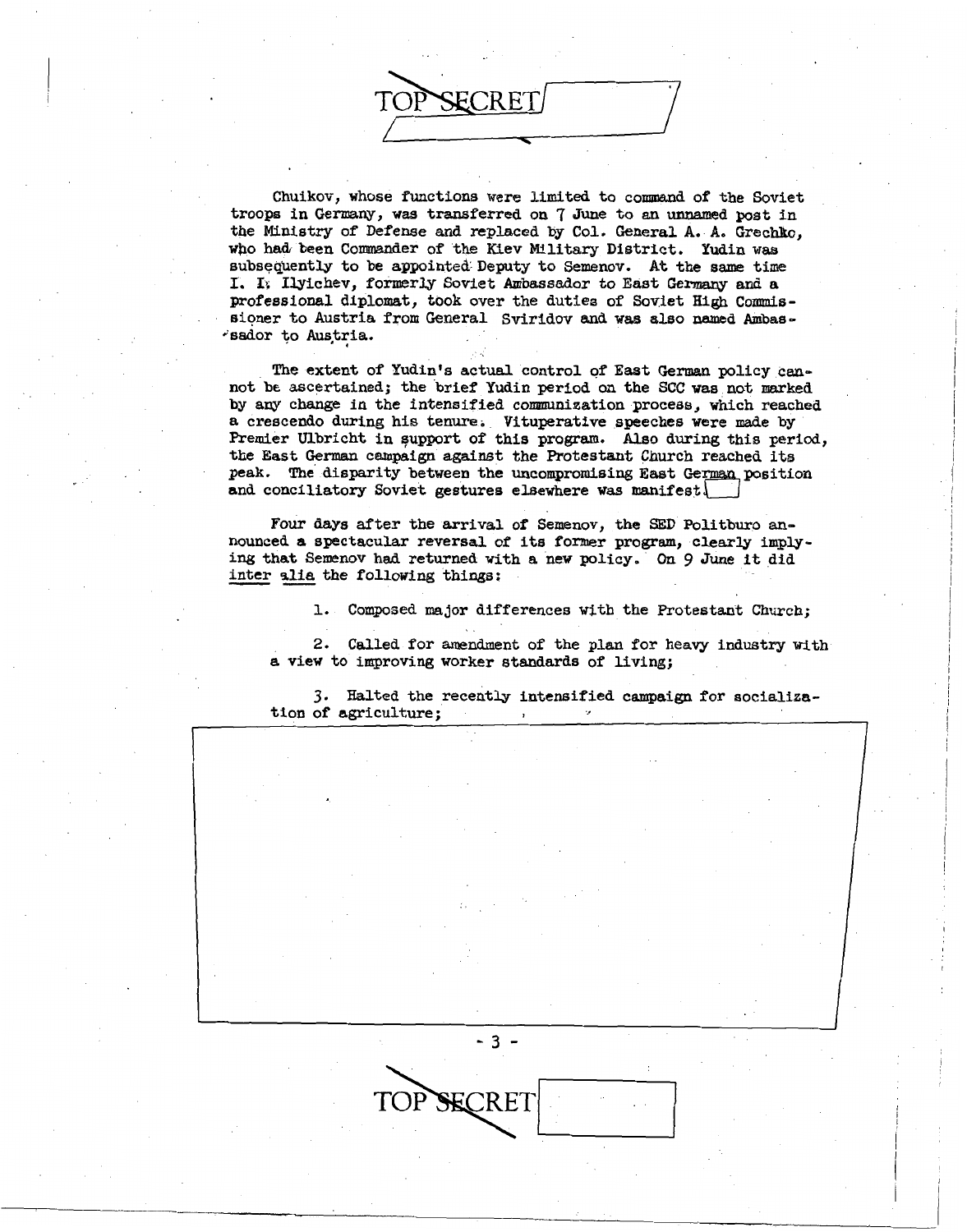*.2* 

4. Promised new policies regarding residence and interzonal transit permits;

, *5.* Promised restitution of confiscated property **and** restoration of fyll civil ri@ts to refugees who returned from the West;

6. Professed a willingness to encourage private business; and

7. Promised a general amnesty for persons charged with damaging state-owned property.

**A** week following the **SED** reversal, the East **German** Government encountered the greatest show of resistance ever experienced in any Soviet Satellite. Curiously, the riots on 16 and 17 June began as a demonstration which the Government, anxious to show its new-found liberality, probably inspired and encouraged, and certainly, in the beginning, winked at.

Protesting a late May increase in work norms, 100,000 East Berliners finally joined in unprecedented revolt against the reghe. Strikes and rioting spread over much of the Soviet Zone, with the demonstrators calling for abolition of the regime and free all-German elections. Soviet authorities reacted swiftly and efficiently to quell the disturbances. On **19** June a total of *25,000* Soviet troops with at least **450** tanks **and** self-propelled guns were estimated to be in East Berlin. The seriousness with which the Soviet military authorities viewed the disorders was indicated by an apparent general alert of their forces throughout **Germany.** East **German** Garrisoned People's Police units were reportedly alerted **and** confined to their barracks on 17 June. They were not committed in Berlin until 18 June, after the situation had been brought **under** control by Soviet forces. It was later confirmed that strikes or riots had occurred in 28 cities in East Germany.

A 21 June editorial in the East German Communist newspaper, Neues Deutschland, stated *that* "the quelling of the faecist provocation **wa5**  absolutely essential. so that our Government might embark on its new course which aims ert *8* decisive improvement in the living standard . . of our population." On the *same* day the **SED** Central Committee proclaimed that enemies of the people **would** not **be** allowed to interrupt the new cour8e of action, **and** announced further economic concessions. Despite renewed disturbances on 7 **July,** the East German Government reopened the sector border in Berlin **two** days later.

The Soviet Union, therefore, had withstood this first test in East Germany and rejected the alternative of cracking **down** on its restive Satellite in retaliation. Additional proof that a **general** conciliatory

 $-4 -$